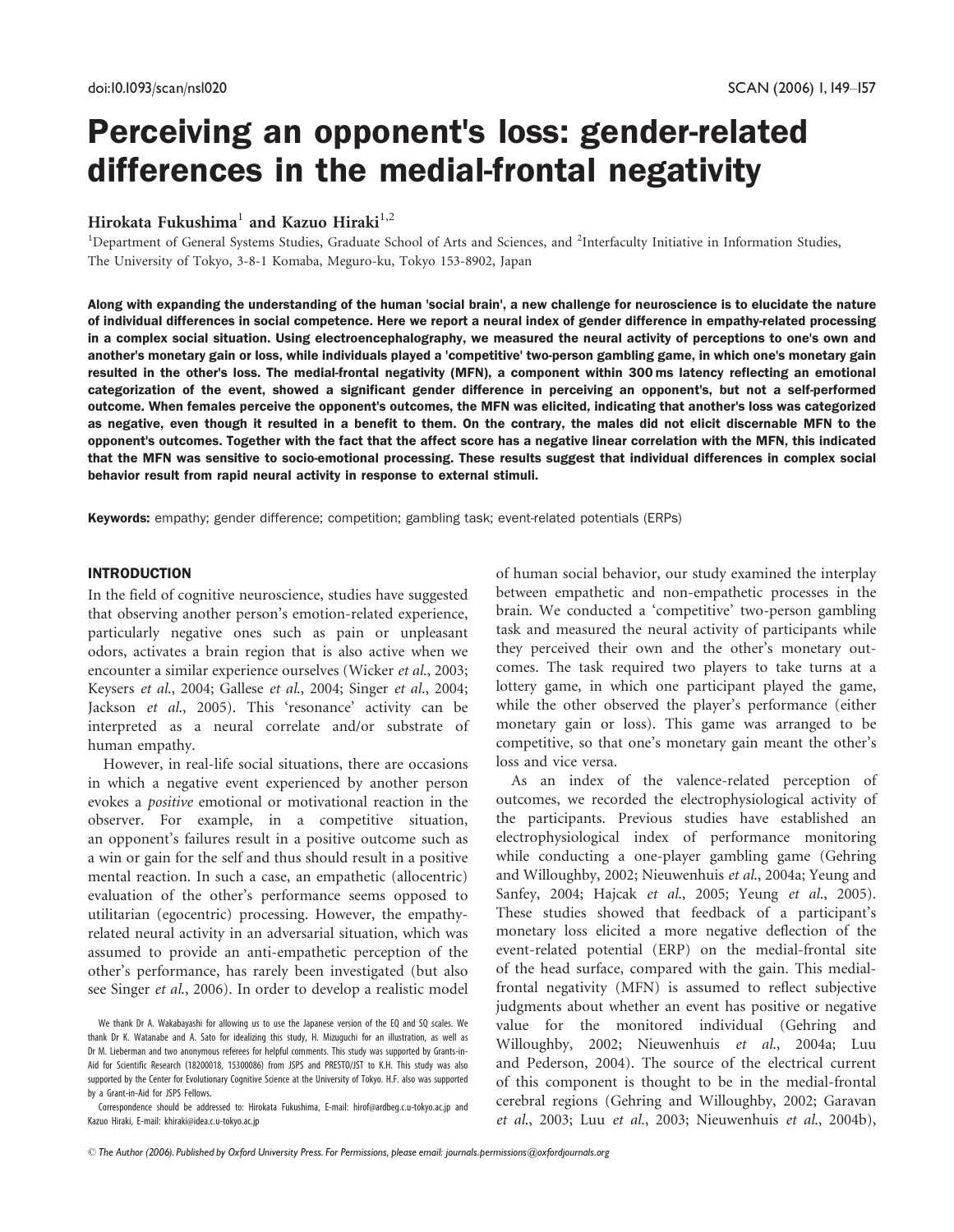in particular the anterior cingulate cortex (ACC), which is thought to be the center of the self-monitoring function (Bush et al., 2000; Ridderinkhof et al., 2004).

Crucially to this study, it has been suggested that this monitoring system is incorporated, not only in processing self-generated actions or decisions, but also in observing another individual's performance. The error-related negativity is an ERP component that is elicited in selfinduced error. van Schie et al. (2004) showed that the visual perception of another's erroneous response in a choice reaction task elicits the error-related negativity as in the case of self-induced error. We have also confirmed that feedback stimuli which indicate the error of another person's response in a time estimation task elicited the MFN, just as the feedback for self-induced error (Fukushima and Hiraki, 2005). These findings suggest that comparable cognitive and neural processes occur in the observation of another's performance and in self-performance. In this study, we defined the MFN as an ERP component with a latency of 200–300 ms, on a difference wave between the losses minus gain for each player. That is, the MFN for the participant's personal performance ('self-MFN') was calculated as self-loss minus self-gain, while the MFN for the competitor's performance ('other-MFN') was calculated as the other's loss minus the other's gain. Given that the MFN reflects emotional or motivational categorization of two events, if the other-MFN was generated with the same polarity as the self-MFN, this implies that an individual perceived the other's monetary loss as more negative than a gain, in the same way to the self-outcomes. On the other hand, if the polarity of the MFN inverts by showing a positive peak, this would imply that the individual judged the gain as having a more negative impact than a loss. Therefore, we used the MFN component as an index to investigate the mental processing style of participants in perceiving self-and other's performances. In addition, we measured the participants' subjective ratings regarding the task and partners. This is based on Yeung et al. (2005), who reported that the MFN was elicited, but diminished, when a gambling game was performed in the absence of participant's choice or response. They also showed that the amplitude is associated with participants' subjective ratings of involvement in the tasks. Following the procedure in Yeung et al. (2005) we asked the participants their subjective ratings about the interest, attention and affect, as well as motivation (the will to earn) and relationship (familiarity) to the task partner, at the end of task, to test a correlation between the scoring and the MFNs.

Another issue that was examined in this study was the individual difference in social processing, for which a neurocognitive account has been relatively lacking (Blakemore and Frith, 2004; Decety and Jackson, 2004). In our previous study, the other-MFN for another person's performance showed a large variation in terms of gender difference (Fukushima and Hiraki, 2005). We assumed that the

competitive context of the current study would result in an antagonistic relationship between empathetic and nonempathetic responses and thus may amplify individual variation in terms of the degree of empathetic processing involved in perceiving another's performance. Thus, it was expected that the other-MFN in this study would exhibit an evident gender difference, rather than show a consistent pattern among all participants. In order to account for possible individual differences in neural activities, we also measured self-report trait scores, the empathy quotient (EQ) and systemizing quotient (SQ) of participants (Baron-Cohen et al., 2003; Lawrence et al., 2003; Baron-Cohen and Wheelwright, 2004), to test the correlation of these measures with MFN amplitudes. Empathy, here, refers to one's concern, reading and reactive ability regarding the internal state of another person. Systemizing refers to one's concern, reading and reactive ability with regard to physical and objective systems, other than human mental issues. Baron-Cohen et al. (2003) claimed that the discrepancy between the two scores corresponds to the gender difference, in which typical females have  $EQ > SQ$ , whereas typical males have EQ < SQ (Baron-Cohen, 2004). Thus, it was expected that the possible correlation of the MFN amplitude with a discrepancy score between the two quotients (EQ minus SQ), as well as the unitary score of EQ and SQ would further elucidate the nature of gender effects in the MFN.

### **METHODS**

### **Participants**

Twenty-four gender-matched pairs [12 female (aged 18–29 years, mean 19.9, s.d. 2.5) and 12 male pairs (18–23 years, mean 19.1, s.d. 1.4)] participated in the experiment. All the pairs were acquaintances with each other; the mean period of acquaintances (s.d.) were 20.0 (27.3) months for females and 20.3 (23.7) months for males. There was no statistical difference between gender groups in terms of age and period of acquaintance [two-tailed t-test; age:  $t_{46} = 1.35$ ,  $P = 0.18$ ; period of acquaintance:  $t_{46}$ <1]. The participants were healthy and right-handed undergraduate or graduate Japanese students. The handedness was assessed by using an abridged version of the Edinburgh Inventory (Oldfield, 1976). They were paid 1500 yen, with additional monetary awards paid according to the results of the task. Written informed consent was obtained from each participant before the experiment. The ethics committee of The University of Tokyo approved this study.

## Apparatus and procedure

In an electrically shielded room, the participant pair was seated  $\sim$ 1 m in front of a 14-inch CRT display, and  $\sim$ 0.8 m apart from each other (Figure 1A). Each participant held a response box in their hands which had two buttons to select left or right 'cards' on the display. They were instructed to use the left hand to press the left button (for the left card), and the right hand for the right button. The task sequence is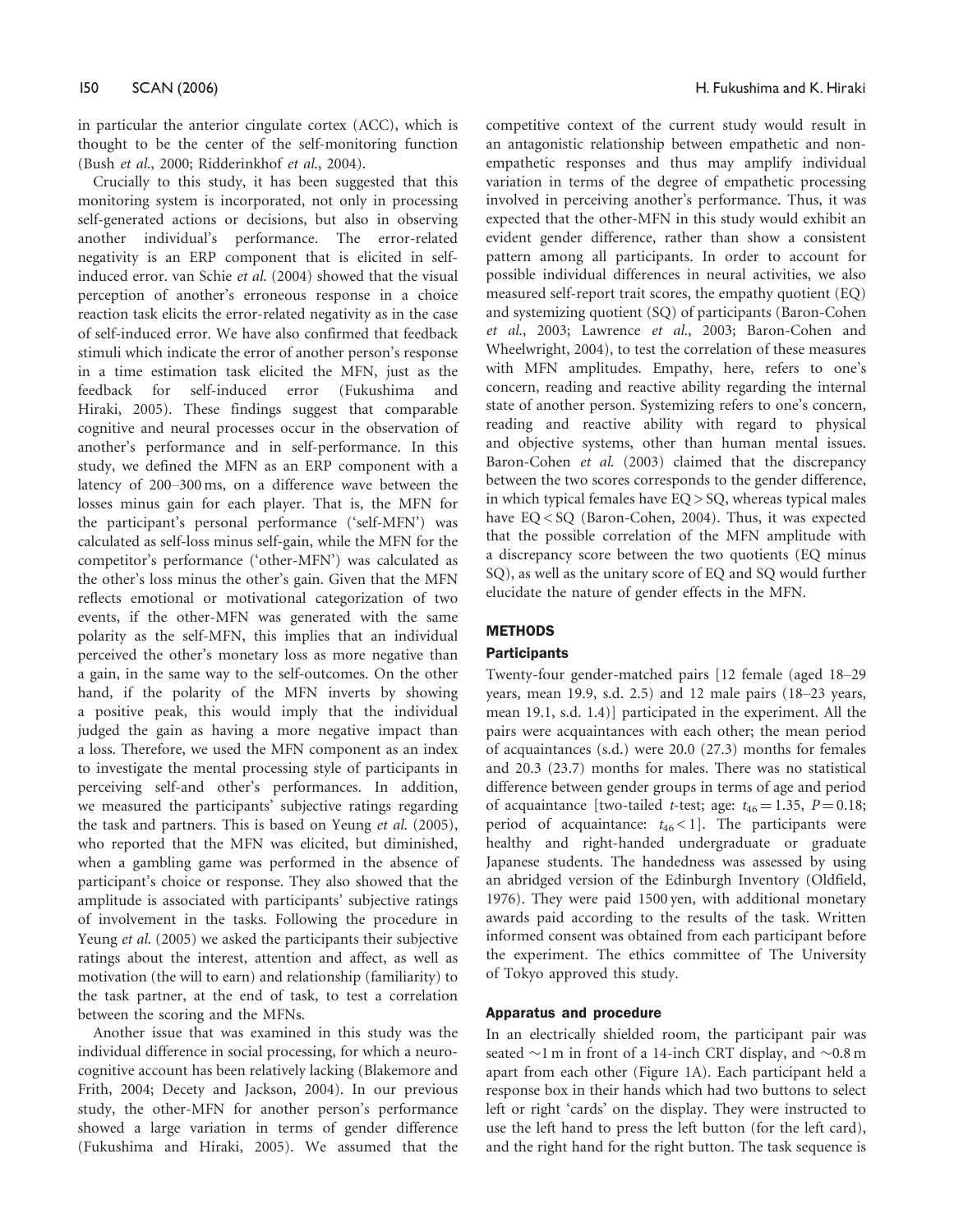Neural signature of gender differences in human empathy SCAN (2006) 151



Fig. 1 Experimental setup (A) and task sequence (B) of the two-person gambling task. (A) Two players sat in front of a display and played a game. The EEG of one player was monitored during the game. While one (performer) played, the other (observer) observed the opponent's performance through the display. (B) In each trial, alternatives of 5 or 25 yen betting cards were displayed and the performer selected one of the cards (the example illustrates the selection of 5 yen card). After the response, the selected card changed into one of two colors, either cyan or magenta. Cyan indicated a gain for the performer (and a loss for the observer), while magenta indicated a loss for the performer (and a gain for the observer).

shown in Figure 1B. The alternatives of 5 or 25 yen betting cards were displayed, and a player selected one of the cards. After the response, the selected card changed into one of two colors, either cyan or magenta. Cyan indicated a gain for the player (and a loss for the observer), while magenta indicated a loss for the player (and a gain for the observer). Fifty percent of the trials were a gain and fifty percent were a loss for each participant. This sequence was based on Gehring and Willoughby (2002) with a minor modification such that the outcome of the non-selected card, which was shown in Gehring and Willoughby (2002), was not displayed in this experiment for simplicity. Participants were given two instructions regarding the task: (i) 'Maximize your individual outcome with any strategy' and (ii) 'Pay as much attention to your competitor's outcome as your own.' Players performed the game 10 times each in alternating blocks of 20 trials. Rest periods were allowed between each condition, the length of which was controlled by the players. During rest periods, the display informed the next player as 'A's turn' or 'B's turn'. A participant whose EEG was recorded and his/her competitor were assigned 'A' and 'B', respectively. After each block, the current scores of each player were shown on the display to help maintain their motivation. The session was preceded by 20 practice trials for each player and lasted for a total of 30–40 min.

# EEG recording

Within each pair, one participant's EEG was recorded by random selection (Figure 1A). The EEG was recorded from 65 electrodes with a Geodesic Sensor Net (Tucker et al., 1993) sampled at 250 Hz with a 0.1–100 Hz band-pass filter. All recordings were initially referenced to the vertex and later digitally re-referenced to the linked mastoids reference. Artifacts with ocular movement were corrected using an algorithm created by Gratton et al. (1983). A 20 Hz low-pass filter was re-applied in off-line analysis. All of the data were segmented into 1024 ms epochs, including a 200 ms prestimulus baseline period, based on time markers for the onset of the feedback stimuli. A total of 100 trials for each of the four conditions (self-gain, self-loss, other's gain and other's loss) were recorded from each participant. Only segments less than  $\pm 100 \,\mu\text{V}$  in each channel were analyzed and baseline-corrected.

## Calculation of the MFN

ERPs were calculated from EEG segments and time-locked to each type of feedback stimulus (gain and loss by each player). The MFN was then detected, based on the difference waveform between loss and gain for each player. The MFN for the participant's personal performance ('self-MFN') was calculated as self-loss minus self-gain, while the MFN for the competitor's performance ('other-MFN') was calculated as the other's loss minus the other's gain. The MFN was quantified on the difference waves from the channels centered on the FCz site. Previous studies of the MFN observed that this component reached a maximum at the front central region, or the Fz or Cz sites (Nieuwenhuis et al., 2004a; Gehring and Willoughby, 2002; Yeung et al., 2005;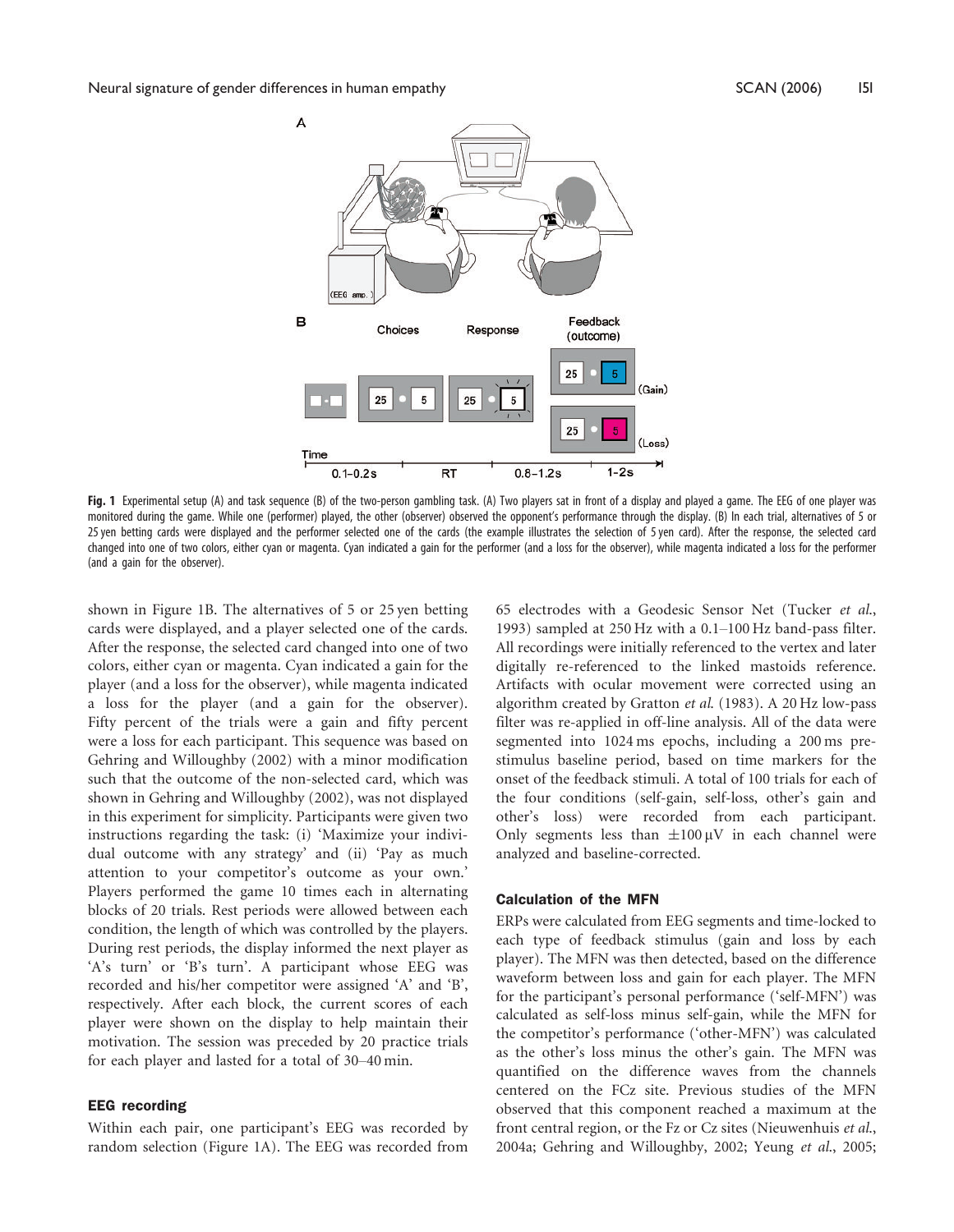Muller et al., 2005). Thus, we pooled seven electrodes around FCz as the midpoint of Fz and Cz (#3, 4, 5, 8, 9, 55 and 58 of a GSN64ch sensor array). This procedure was also used to increase the S/N ratio (Oken and Chiappa, 1986). The quantification was performed as a base-to-peak amplitude (Yeung and Sanfey, 2004), based on the difference between mean averages of the following three time windows: pre-MFN positivity (156–188 ms after the stimulus onset), MFN (220–280 ms) and post-MFN positivity (320–380 ms). The amplitude of MFN was calculated as the MFN  $-(\text{pre-MFN} + \text{post-MFN})/2$ . The base-to-peak measurement was chosen as an 'initial dip' was evident in the self-MFN, which suggested that a considerable baseline shift had infiltrated the time window of the MFNs, possibly by an overlapping of the P3 component (Yeung and Sanfey, 2004) and/or early onset of frontal theta oscillation (Luu and Tucker, 2001; Gehring and Willoughby, 2004), in all conditions. The time windows for quantification were based on the grand-average difference waveform of the self-MFN. This was because polarity and latency of self-MFN was quite robust among participants, whereas there were notable individual differences in the pattern of the other-MFN.

#### Post-recording questionnaires

After the experimental session, participants were asked to rate their subjective intensities on 'interest' and 'motivation' to the task, 'attention' and 'affect' towards self-and other's outcomes, and 'familiarity' and 'period of acquaintance' with the partner. The scores were rated on a 15-point scale (0–14). For the rating of 'affect', for which participants were asked 'How did you feel when your (the other's) choice resulted in a gain (loss)?' zero was labeled 'very bad/sad' and 14 was 'very good/happy', without corresponding labels for the other scores. The affect scores for self-and other's

outcomes were rated for gain and loss independently, and were calculated as a difference ('gain' minus 'loss') score for each performer. For the other questionnaires, scores 0 and 14 were labeled 'not at all' and 'very much', respectively (for further details of the questionnaires, see 'supplementary materials'). Participants also completed the Japanese version of EQ and SQ.

#### RESULTS

# ERP results

Figure 2 illustrates the ERP waveforms averaged across all participants, for the feedback stimuli of gain and loss, in trials of self-performance and other's performance. In the self-performance trials, the difference between ERPs following loss vs gain feedbacks was characterized by an evident negative deflection for the loss feedback, termed self-MFN, which peaked 256 ms after the onset of feedback stimuli. The significance of this component was confirmed by analysis of variance  $(F_{1, 23} = 38.87, P < 0.001)$ . On the other hand, in trials for the observation of another's performance, the differentiation between gain and loss of an opponent was remarkably diminished, only reaching marginal statistical significance  $(F_{1, 23} = 3.74, P = 0.066)$ . This result indicated two possibilities regarding the participants' neural activities in perceiving opponent's outcomes: one is that all participants do not significantly generate the MFN in response to the outcomes of others; the other is that there was no universal tendency in the pattern among participants. In fact, Levine's test for equality of variance indicated that variance of amplitude in the grand-averaged ERP was greater in the time window of other-MFN compared with the self-MFN ( $F = 5.468$ ,  $P = 0.024$ ), suggesting the second possibility mentioned above. These results support our hypothesis of gender-related differences in MFN responses



Fig. 2 The grand-averaged ERP waveforms aligned at the onset of feedback stimuli for self-and other's performances (recorded from the FCz site). The left panel shows the ERPs in self-performance trials. The bold line indicates a difference waveform of loss minus gain. A negative component termed self-MFN appeared at 200–300 ms, as indicated by the arrow. The right panel shows the ERPs in observation of the opponent's performance. A difference wave (bold line) displays no evident component of the other-MFN, as indicated by the dotted arrow.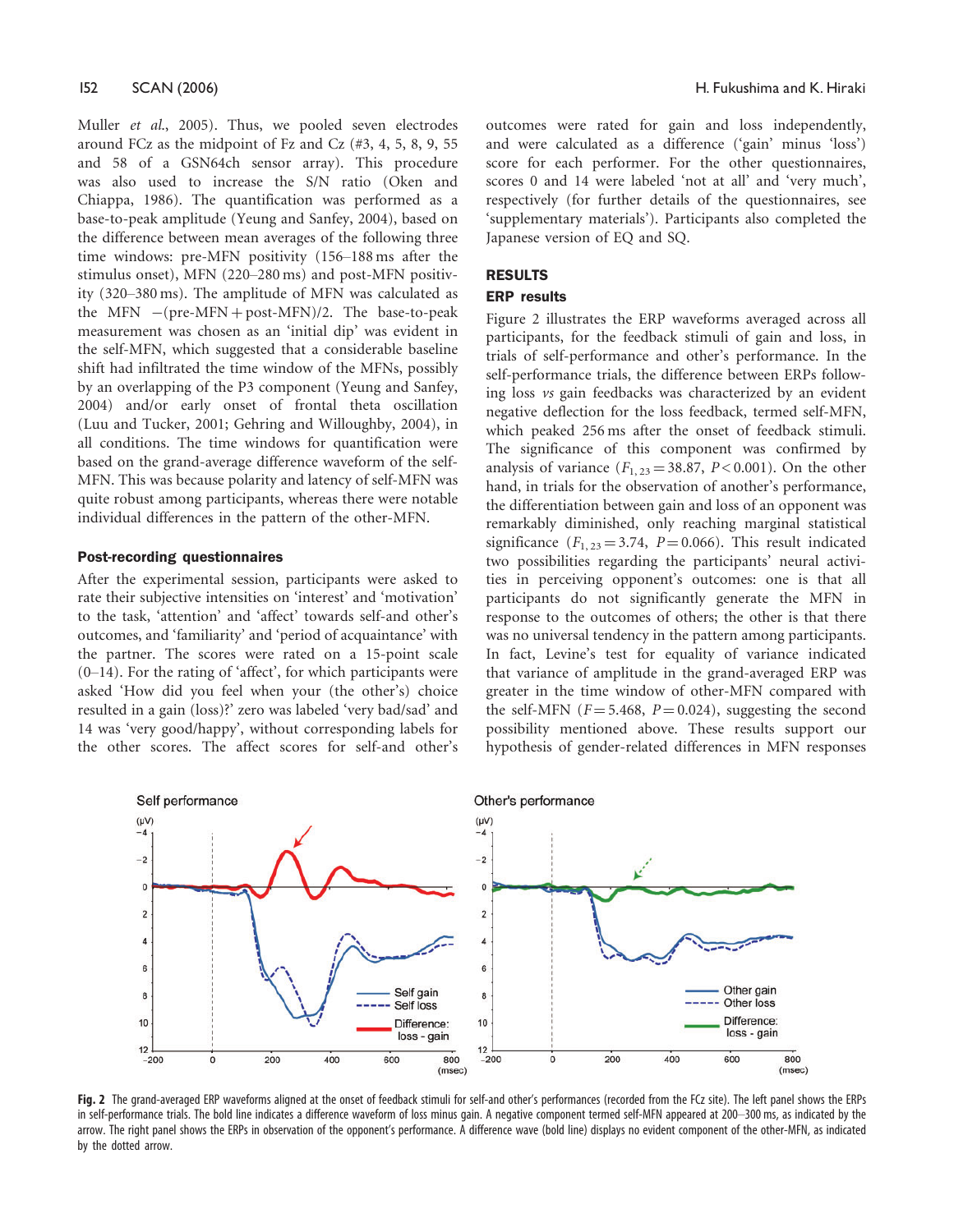

Fig. 3 The raw and different waveforms for each gender. (A) Grand-averaged raw ERP waveforms for each condition, and for females (left) and males (right). (B) Difference waveforms (loss minus gain) for self-and other's trials for females (left) and males (right).

towards others. Thus, further analyses were dedicated to examining the individual variance, particularly gender difference.

Figure 3 illustrates that MFN waveforms were isolated as the difference between loss and gain for male and female groups separately. Self-MFN was evident in both gender groups (females,  $F_{1, 11} = 31.18$ ; males,  $F_{1, 11} = 11.63$ ; both  $P < 0.01$ ), there was no difference between gender groups  $(F_{1, 22} = 1.27; P = 0.27)$ . By contrast, a significant gender difference was evident in the other-MFN  $(F_{1, 22} = 14.17;$  $P = 0.0010$ ). In the female group, the other-MFN was generated significantly  $(F_{1, 11} = 55.38, P < 0.001)$  with the same polarity as the self-MFN, indicating the comparable neural activities in observing the opponent's performance as that of own one. On the other hand, in the male group, the other-MFN was not elicited; instead, a positive deflection appeared in a period comparable to the self-MFN. Although this positivity was not significant with the current quantification  $(F_{1, 11} = 0.55; P = 0.47)$ , other statistics (successive two-tailed *t*-test,  $df = 11$ ) showed significance of this deflection in latency at 132–216 ms. This indicated that the male participants did differentiate the other's gain and loss. These results indicate that the neural activities of male and female groups responded to the other's outcomes in different directions of valence, in terms of whether gains or losses are more negative for the

self. Consequently, the other-MFN in the grand-averaged waveform averaged out to be virtually absent.

# Psychological measurements and association with the MFN

The participants' subjective ratings about the task and their partners were also tested in terms of gender difference and correlation with MFN (Table 1). A significant gender difference was found in three scales: 'attention to self outcome', 'affect to self outcome' and 'affect to other's outcome'. Among these factors, significant correlation with the MFN was only found in the 'affect to other's outcome'. The 'affect' score was determined as the difference between rating for gain and loss. All participants rated the scores 'affect to self-outcomes' as plus (i.e. self-gain was evaluated more positively than self-loss) and 'affect to other's outcome' as minus (other's gain was evaluated more negatively than other's loss). This result confirms that all participants performed the task with the appropriate motivation to win monetary rewards. Absolute values of 'affect' scores for both self- and other's outcomes were greater in males than in females (self-outcome:  $t_{11} = 2.93$ ,  $P = 0.0082$ , other's outcome:  $t_{11} = 2.19$ ;  $P = 0.040$ ). The factor 'affect to other's outcome', but not 'affect to self-outcome', also showed significant negative correlation with the other-MFN  $(r = -0.55; P = 0.0078)$  indicating that the more participants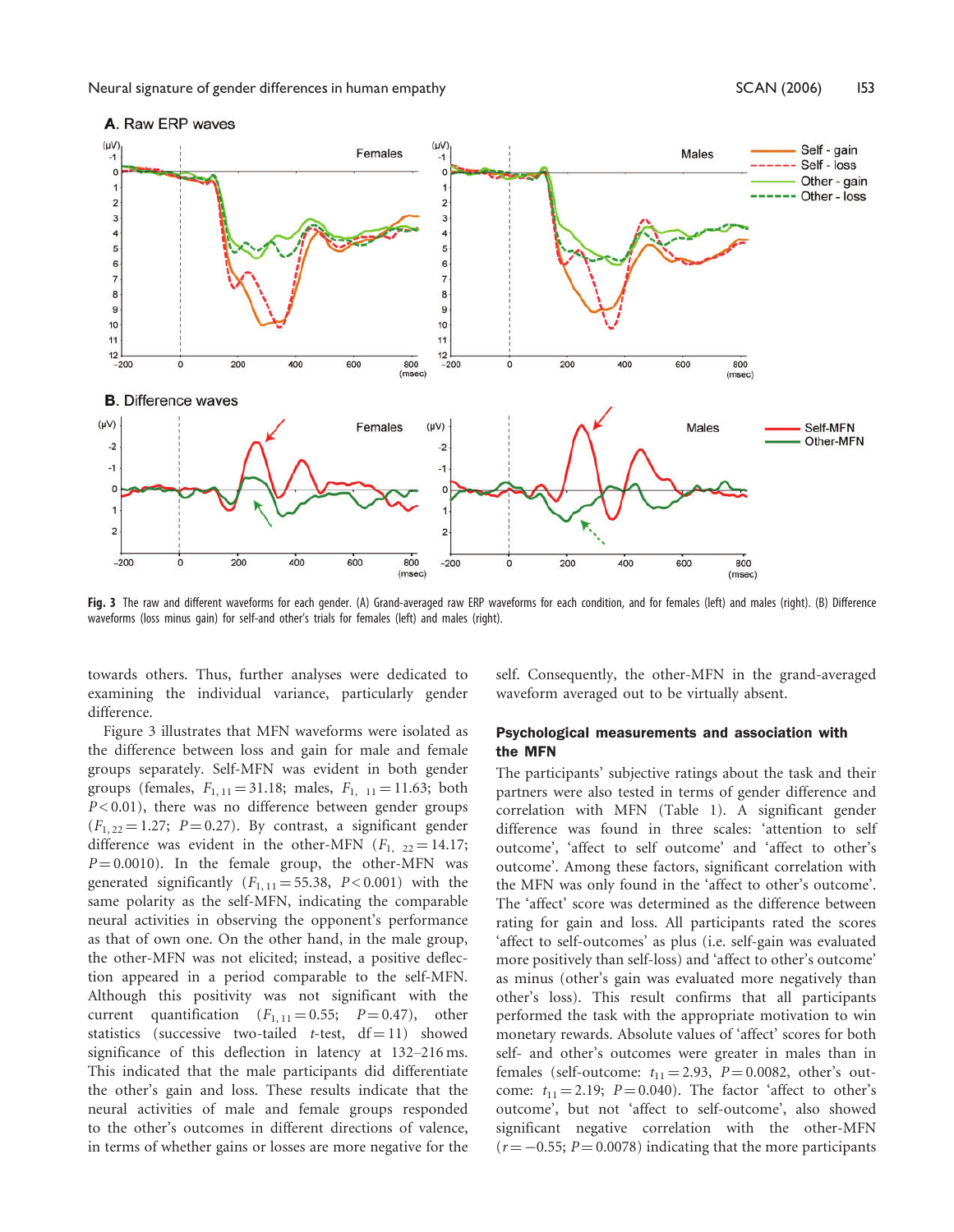|  |  |  | Table 1 Results of psychological measurements: gender difference and correlations with the MFN amplitude |  |  |  |  |  |  |  |  |  |
|--|--|--|----------------------------------------------------------------------------------------------------------|--|--|--|--|--|--|--|--|--|
|--|--|--|----------------------------------------------------------------------------------------------------------|--|--|--|--|--|--|--|--|--|

|                          | Gender difference | Correlation coefficients with the MFN |                     |                      |              |                |           |          |         |
|--------------------------|-------------------|---------------------------------------|---------------------|----------------------|--------------|----------------|-----------|----------|---------|
|                          | Scores (s.d.)     |                                       | t-value             | Self-MFN             |              |                | Other-MFN |          |         |
|                          | Males             | Females                               |                     | Total                | <b>Males</b> | <b>Females</b> | Total     | Males    | Females |
| EQ                       | 35.3(9.9)         | 39.5 (14.2)                           | <1                  | 0.01                 | $-0.31$      | 0.13           | $-0.19$   | $-0.14$  | $-0.10$ |
| SQ                       | 27.5(12.4)        | 19.1(8.4)                             | $1.95$ <sup>T</sup> | $-0.35$ <sup>†</sup> | $-0.69*$     | 0.20           | $0.45*$   | 0.39     | $-0.01$ |
| $E0 - S0$                | 7.8(13.6)         | 20.4(11.0)                            | $2.49*$             | 0.29                 | 0.40         | 0.02           | $-0.54**$ | $-0.46$  | $-0.12$ |
| <b>Motivation</b>        | 11.7(2.4)         | 10.3(2.2)                             | 1.41                | 0.07                 | $-0.19$      | 0.47           | 0.37      | 0.37     | 0.00    |
| Interest                 | 11.9(2.2)         | 11.2(1.8)                             | $<$ 1               | 0.08                 | $-0.13$      | $0.69*$        | $-0.18$   | $-0.38$  | $-0.37$ |
| Attention to S's outcome | 13.1(1.3)         | 11.6(1.1)                             | $3.05***$           | 0.03                 | 0.40         | $-0.02$        |           |          |         |
| Attention to O's outcome | 11.6(1.9)         | 10.8(1.5)                             | 1.07                |                      |              |                | 0.14      | $-0.07$  | 0.19    |
| Affect to S's outcome    | 8.6(2.4)          | 5.0(3.2)                              | $2.93*$             | 0.00                 | 0.07         | 0.16           |           |          |         |
| Affect to O's outcome    | $-5.9(2.9)$       | $-2.6(4.0)$                           | 2.19                |                      |              |                | $-0.55**$ | $-0.74*$ | $-0.11$ |
| Familiarity              | 9.7(1.2)          | 10.6(2.3)                             | 1.11                | 0.31                 | 0.20         | 0.33           | $-0.26$   | $-0.07$  | $-0.32$ |
| Period of acquaintance   | 20.3(23.7)        | 20.0(27.3)                            | <1                  | $0.37$ <sup>1</sup>  | $0.59*$      | 0.22           | $-0.05$   | 0.02     | $-0.25$ |
| Total monetary outcome   | 272.9 (368.9)     | 147.9 (235.8)                         | <1                  | 0.20                 | 0.27         | 0.27           | $-0.17$   | $-0.48$  | $-0.11$ |

SQ, systemizing quotient; EQ, empathy quotient; S's outcome, self outcome; O's outcome, other's outcome.

had felt affect to the opponent's outcome, the less the other-MFN diminished, or emerged in positive polarity. This correlation was also significant within male groups, whereas not significant in female groups. There was no systematic gender difference in ratings for task-involvement ('interest' and 'motivation') and relationship with the opponent ('familiarity').

Possible associations between MFN and participants' traits scores, EQ and SQ, were also examined. As shown in Table 1, a significant linear correlation with the other-MFN, as well as the marginal gender difference, was found for SQ score, but not for EQ. In accordance with our prediction, a significant linear correlation between ERP amplitude and the EQ–SQ discrepancy score was found for other-MFN (Pearson's  $r = -0.54$ ;  $P = 0.0062$ ), whereas the correlation was not significant for self-MFN  $(r=0.29; P=0.16)$  as plotted in Figure 4.

# **DISCUSSION**

In this study, we examined neural activity in participants who were observing self-and another person's monetary gain and loss in a competitive situation, in which participants' interests contradicted that of the other person. The ERP results indicate that there was a gender-related difference in the rapid neural activity generated in observing another person's outcome, termed as the other-MFN. Perception of the opponents' performances elicited a small but significant other-MFN in female participants, but not male participants. Assuming that MFN reflects emotional or motivational judgment (Gehring and Willoughby, 2002; Luu and Tucker, 2004), the other-MFN elicited here can be explained as the early performance-monitoring system categorized the other's loss as a more negative impact than

the other's gain. Together with the fact that there was no systematic difference in self-MFN, we suggest that the other-MFN is related to valence representation in a social context, that is, to empathetic processing.

In support of this emotional account of the MFN, the individual difference in the participants' subjective ratings about the task and partner revealed that there were significant gender differences in the ratings for affective feelings; male participants rated their affect to self-and other's monetary outcomes higher than female participants did. Furthermore, the affect to the other's outcome showed a negative linear correlation with the amplitude of the other-MFN. In other ratings such as task-involvement (motivation and interest to the game) and social relationship within pairs (familiarity to the partner and period of acquaintance), there was neither gender difference nor correlation with the other-MFN. As for self-performance, self-MFN was not associated with the participants' affective ratings. These results suggest that the MFN, particularly elicited in observing other's performance, was sensitive to socioemotional processing. Furthermore, considering that the current task was set in a competitive situation, the other-MFN would reflect an antagonistic relation between empathetic and non-empathetic, or utilitarian, processing in terms of which of these was relatively dominant to the other. It may be the case that the other-MFN was generated when the empathetic process dominated over the non-empathetic one, and disappeared when the nonempathetic process was dominant. In fact, the other-MFN and the affect score to the other's outcome were negatively correlated, indicating that the stronger participant had a more competitive feeling towards the other's outcome, the more the other-MFN diminished. Moreover, males

 $\bar{P}$  < 0.1.<br>\*  $P$  < 0.0.

 $P < 0.05$ .<br>\*\* $P < 0.01$ .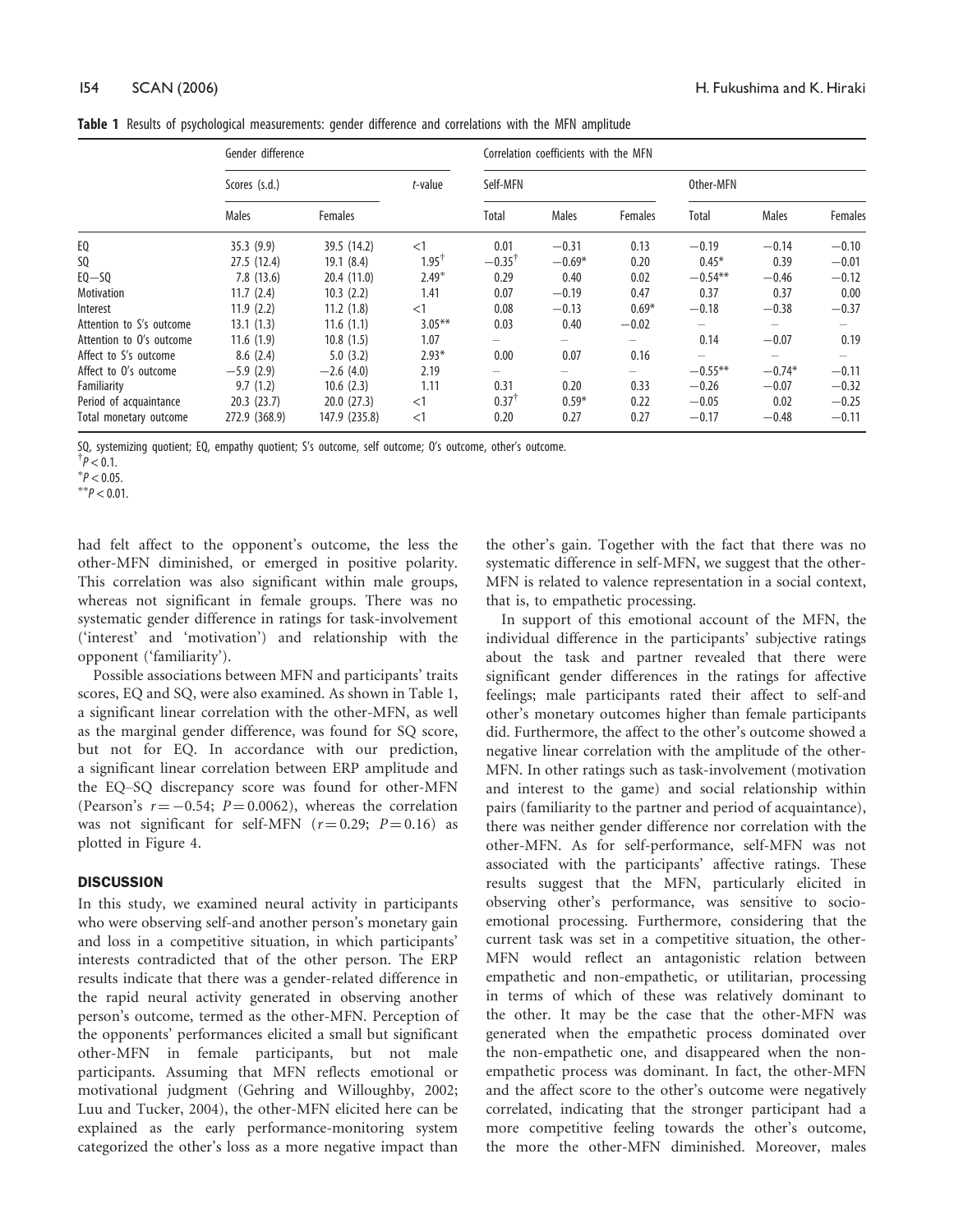

Fig. 4 The correlation between psychological measurements and MFN. (A) The x-axis indicates participants' ratings of affect for the outcomes. (B) The x-axis indicates the discrepancy between EQ and the SQ, representing an imbalance between the two characteristics. For both measurements, the y-axis of the left panels show the amplitude of the self-MFN and of the right panels show the other-MFN. The overlaid lines represent the best linear fit. Triangles represent female data and circles represent male data.

differentiated the other's loss and gain in opposite polarity to that of self-performance, although it was not identified as the MFN in the current quantification (Figure 3). This phenomenon suggests that the monitoring system in the male brain perceives their competitors' losses of more positive impact than their competitors' gains, in a manner consistent with explicit income for the self. This can be interpreted as a case that the utilitarian process dominates the empathetic function.

We also examined if there was any association between the MFN and empathetic trait of participant, and the discrepancy score between the EQ and SQ, which corresponded with daily social and non-social abilities (Baron-Cohen, 2004). In consistent with former reports (e.g. Baron-Cohen, 2004), the score EQ minus SQ was higher in females than males. Furthermore, it was correlated with the polarity and amplitude of the other-MFN. This result supports the view that the empathy-related function would contribute to the evaluative function reflected by the MFN. However, the fact that SQ, rather than EQ, provides a greater contribution to the correlation (Table 1) indicates that non-empathetic processes may be driving this effect; for example, an ability to switch good/bad judgment for the

outcomes of gambling depends on whether it is performed by the self or the opponent. In addition, the discrepancy score and the other-MFN showed no significant correlation within each gender, remaining a possibility of spurious correlation. Therefore, although the trait score and ERP showed clear gender differences, the association between trait scores and the ERPs still needs to be elucidated.

In this report, we have assumed that the MFN in the gambling task reflects valence-related processing of stimuli and, as discussed above, the current data support this view. However, there have been several other accounts of the ERPs in performance monitoring (Yeung, 2004), such as error or conflict detection (Botvinick et al., 2001; Holroyd and Coles, 2002), negative reward prediction error in a learning process (Holroyd and Coles, 2002; Nieuwenhuis et al., 2004a) and expectation violation (Donkers et al., 2006; Luu and Tucker, 2004; Potts et al., 2006). These processing may also be reflected in the MFN in the current gambling game. Monetary 'loss' could be perceived as 'error' in the preceding choice, and thus, error detection process may be activated (Nieuwenhuis et al., 2004b). Some learning function and expectation-violation should also be recruited, as it is possible that participants examined the opponent's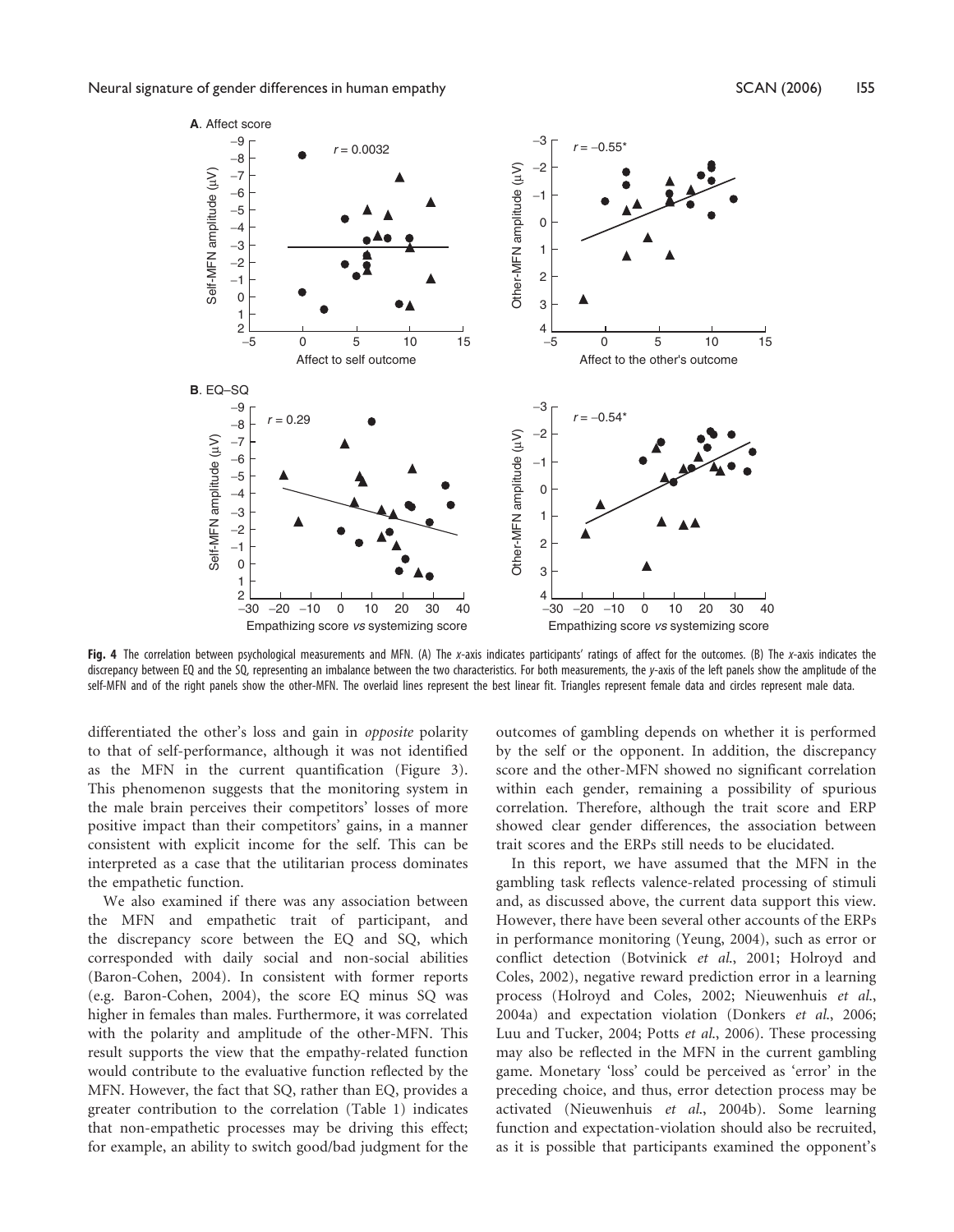(as well as the self) performance while trying to determine possible rules in the choice–outcome relation. However, we believe that these cognitive accounts do not fully explain the individual difference in the other-MFN found here. Theory of expectation violation would explain the evident other-MFN in females as it reflects the females' greater expectation of the other's failures than the males. However, the females scored lower affective impact than males, which is inconsistent with this account. Theory of reward prediction error may explain the result as females explored the pattern of the game more than the males. Nevertheless, in post-task debriefing, the majority of females reported that they were not attentive to the pattern of choice–outcome relation in the opponent's performance, although they did attend to the consequences. In addition, participants' reports on 'Attention to the other's outcome' did not show gender difference or correlation with the other-MFN. These results do not support the account by reward prediction error. Finally, the process of conflict monitoring (i.e. reflection of internal conflict among several possible responses) is unlikely to be reflected in the MFN here, which is a kind of feedback-related ERP evoked by delayed stimuli after a response. Therefore, even though the cognitive accounts should be incorporated into the other-MFN elicited in the current experiment, we consider that the main factor of the individual difference was the emotional or motivational processing of monetary outcomes.

In the literature of ethnology and social psychology, gender-based differences in social cognition, particularly empathetic behavior and ability, have been widely reported (e.g. Hoffman, 1977; Hall, 1984; Wagner and Buck, 1993; Baron-Cohen, 2004; but also see Ickes, 2003). However, in the field of cognitive neuroscience, gender effects in empathetic neural activity have rarely been reported until recently (Decety and Jackson, 2004). Singer et al. (2006) found a gender difference in the empathy-related activation of the ACC and the anterior insula ('pain network' in the cortex) while observing another person's pain experience. By manipulating the participant's subjective impression of the model in a pre-scan game, they showed that this effect was modulated by the participants' feelings of 'fairness' or sense of like or dislike for the other. Consequently, both genders showed resonant neural activity in response to a person, who was rated as fair and preferable. However, a gender difference was detected when pain was perceived to be inflicted on an unfair and dislikable person; in this case, the empathy-related activity almost disappeared in males, whereas it remained evident in female participants. In accordance with Singer et al. (2006), our study also examined the interaction between empathetic and nonempathetic processing, and showed robust empathetic activity in female participants, along with strong context dependency in males.

Although the present data exhibited significant gender effects on neural activity, we do not suggest that there is a

gender difference in empathetic ability itself, as the present gambling task did not require either an explicit empathetic processing or an emotional judgment from the participants. It is possible that neural activity would not show any systematic individual differences if the tasks involved an explicit empathetic judgment. Similarly, Singer et al. (2006) did not show a gender difference when participants perceived pain experiences on a fair and likeable person or, in other words, when subjective impressions of the model was not contradictory with empathy. Together with the fact that a gender-related difference in empathy has rarely been reported in neuroscience, it is suggested that individual differences in empathetic neural processing may exist selectively in interactions between empathetic and nonempathetic mental operations.

Based on our findings, we conclude that the individual difference in empathetic neural activity is best illustrated in terms of the ratio, or imbalance, between empathetic and non- (or anti-) empathetic functions, although its association with social traits is still unclear. We consider that the gender-related difference found here is based on the allocation between empathetic and utilitarian processings in the perception of an external event, rather than in a difference in the unitary capacity for empathy, or the skill at empathy. In brief, our results suggest that females, in comparison with males, perceive another's performance in a more empathetic manner, although it is still unclear whether it is related to their social and non-social traits.

# SUPPLEMENTARY MATERIAL

#### Post-task questionnaires

Subjective ratings (about the task, stimuli and partner). After the experimental session, participants were asked to rate questions listed below using a 15-point scale, where scores were:  $1 = 'not$  at all';  $15 = 'very$  much', except question #4, where  $1 = 'very$  bad/sad';  $15 = 'very$ good/happy'. The difference score ('loss' scores were subtracted from the 'gain' scores for each performer) was calculated. The statistical test of these scores for gender difference and correlation with the MFN amplitude are listed in Table 1.

- (i) Interest: 'How much you were interested in the game?'
- (ii) Motivation: 'How much did you feel ''I want to get money, or win the game?'''
- (iii) Attention to self-(other's) outcome: 'How much attention did you pay to the outcome of your (the other's) choice?'
- (iv) Affects towards self-(other's) gain (loss): 'How good (bad) did you feel that your (the other's) choice resulted in a gain (loss)?'
- (v) Intimacy to the partner: 'How much intimacy did you feel for your partner today?'
- (vi) Familiarity with the human partner: 'How much do you think you know about your partner?'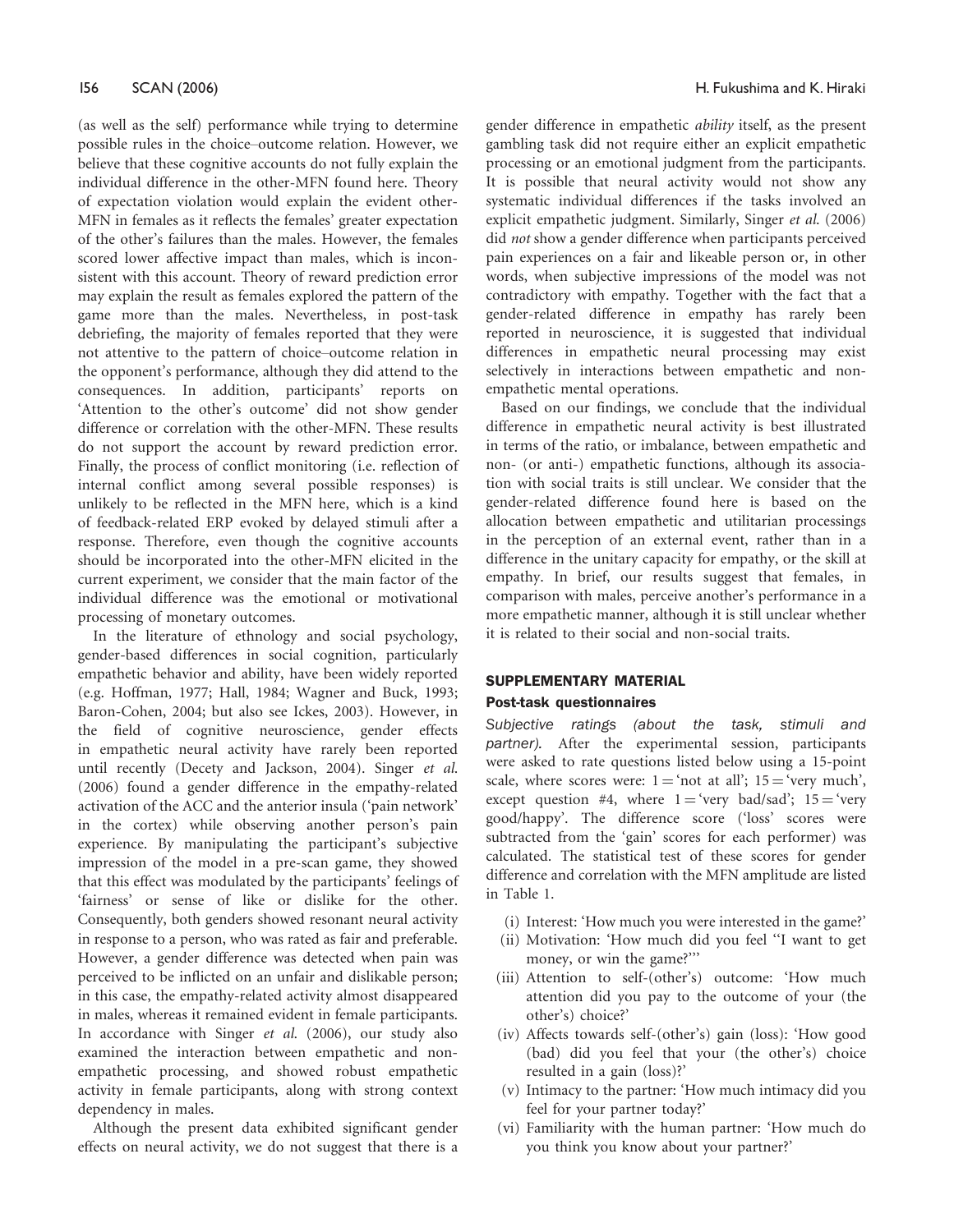#### Neural signature of gender differences in human empathy SCAN (2006) 157

- (vii) Concern for the human partner: 'How much concern did you feel about the existence of your human partner during the task?'
- (viii) How long it was since you have met your partner first time?

#### REFERENCES

- Baron-Cohen, S., Wheelwright, S. (2004). The empathy quotient: an investigation of adults with Asperger syndrome or high functioning autism, and normal sex differences. Journal of Autism and Developmental Disorders, 34, 163–75.
- Baron-Cohen, S. (2004). The Essential Difference: Men, Women and the Extreme Male Brain. London: Penguin Books.
- Baron-Cohen, S., Richler, J., Bisarya, D., Gurunathan, N., Wheelwright, S. (2003). The systemizing quotient: an investigation of adults with Asperger syndrome or high-functioning autism, and normal sex differences. Philosophical Transactions of the Royal Society of London. Series B, Biological Sciences, 358, 361–74.
- Blakemore, S.J., Frith, U. (2004). How does the brain deal with the social world? Neuroreport, 15, 119–28.
- Botvinick, M.M., Braver, T.S., Barch, D.M., Carter, C.S., Cohen, J.D. (2001). Conflict monitoring and cognitive control. Psychological Review, 108, 624–52.
- Bush, G., Luu, P., Posner, M.I. (2000). Cognitive and emotional influences in the anterior cingulate cortex. Trends in Cognitive Sciences, 4, 215–22.
- Decety, J., Jackson, P.L. (2004). The functional architecture of human empathy. Behavioral and Cognitive Neuroscience Review, 3, 71–100.
- Fukushima, H., Hiraki, K. (2005). An electrophysiological study of human self-monitoring and social awareness. Journal of Cognitive Neuroscience, Supplement, S205.
- Garavan, H., Ross, T.J., Kaufman, J., Stein, E.A. (2003). A midline rostralcaudal axis for error processing and response conflict monitoring. NeuroImage, 20, 1132–39.
- Gehring, W.J., Willoughby, A.R. (2002). The medial frontal cortex and the rapid processing of monetary gains and losses. Science, 295, 2279–82.
- Gehring, W.J., Willoughby, A.R. (2004). Are all medial frontal negativities created equal? Toward a richer empirical basis for theories of action monitoring. In: Ullsperger, M., Falkenstein, M., editors. Errors, Conflicts, and the Brain. Current Opinions on Performance Monitoring. Leipzig: MPI of Cognitive Neuroscience, pp. 14–21.
- Gratton, G., Coles, M.G., Donchin, E. (1983). A new method for off-line removal of ocular artifact. Electroencephalography and Clinical Neurophysiology, 55, 468–84.
- Hajcak, G., Holroyd, C.B., Moser, J.S., Simons, R.F. (2005). Brain potentials associated with expected and unexpected good and bad outcomes. Psychophysiology, 42, 161–70.
- Hall, J. (1984). Nonverbal Sex Difference: Communication Accuracy and Expressive Style. Baltimore: Johns Hopkins University Press.
- Hoffman, M.L. (1977). Sex differences in empathy and related behaviors. Psychological Bulletin, 84, 712–22.
- Holroyd, C.B., Coles, M.G. (2002). The neural basis of human error processing: reinforcement learning, dopamine, and the error-related negativity. Psychological Review, 109, 679–709.
- Ickes, W. (2003). Everyday Mind Reading: Understanding What Other People Think and Feel. Amherst, New York: Prometheus Books.
- Jackson, P.L., Meltzoff, A.N., Decety, J. (2005). How do we perceive the pain of others? A window into the neural processes involved in empathy. NeuroImage, 24, 771–9.
- Keysers, C., Wicker, B., Gazzola, V., Anton, J.L., Fogassi, L., Gallese, V. (2004). A touching sight: SII/PV activation during the observation and experience of touch. Neuron, 42, 335–46.
- Lawrence, E. J., Shaw, P., Baker, D., Baron-Cohen, S., David, A.S. (2003). Measuring empathy: reliability and validity of the Empathy Quotient. Psychological Medicine, 34, 911–9.
- Luu, P., Tucker, D.M. (2001). Regulating action: alternating activation of midline frontal and motor cortical networks. Clinical Neurophysiology, 112, 1295–306.
- Luu, P., Tucker, D.M., Derryberry, D., Reed, M., Poulsen, C. (2003). Electrophysiologic responses to errors and feedback in the process of action regulation. Psychological Science, 14, 47–53.
- Luu, P., Tucker, D.M. (2004). Self-regulation by the medial frontal cortex: limbic representation of motive set-points. In: Beauregard, M., editor. Consciousness, Emotional Self-regulation and the Brain. Amsterdam: John Benjamin, pp. 123–61.
- Muller, S.V., Moller, J., Rodriguez-Fornells, A., Munte, T.F. (2005). Brain potentials related to self-generated and external information used for performance monitoring. Clinical Neurophysiology, 116, 63–74.
- Nieuwenhuis, S., Holroyd, C.B., Mol, N., Coles, M.G.H. (2004a). Reinforcement-related brain potentials from medial frontal cortex: origins and functional significance. Neuroscience and Biobehavioral Reviews, 28, 441–8.
- Nieuwenhuis, S., Yeung, N., Holroyd, C.B., Schurger, A., Cohen, J.D. (2004b). Sensitivity of electrophysiological activity from medial frontal cortex to utilitarian and performance feedback. Cerebral Cortex, 14, 741–7.
- Oken, B.S., Chiappa, K.H. (1986). Statistical issues concerning computerized analysis of brainwave topography. Annals of Neurology, 19, 493–97.
- Oldfield, R.C. (1971). The assessment and analysis of handedness: the Edinburgh inventory. Neuropsychologia, 9, 97–113.
- Potts, G.F., Martin, L.E., Burton, P., Montague, P.R. (2006). When things are better or worse than expected: the medial frontal cortex and the allocation of processing resources. Journal of Cognitive Neuroscience, 18, 1112–19.
- Ridderinkhof, K.R., Ullsperger, M., Crone, E.A., Nieuwenhuis, S. (2004). The role of the medial frontal cortex in cognitive control. Science, 306, 443–7.
- Seifritz, E., Esposito, F., Neuhoff, J.G., et al. (2003). Differential sexindependent amygdala response to infant crying and laughing in parents versus nonparents. Biological Psychiatry, 54, 1367–75.
- Singer, T., Seymour, B., O'Doherty, J., Kaube, H., Dolan, R.J., Frith, C.D. (2004). Empathy for pain involves the affective but not sensory components of pain. Science, 303, 1157–62.
- Singer, T., Seymour, B., O'Doherty, J.P., Stephan, K.E., Dolan, R.J., Frith, C.D. (2006). Empathic neural responses are modulated by the perceived fairness of others. Nature, 439, 466–9.
- Tucker, D.M. (1993). Spatial sampling of head electrical fields: the geodes sensor net.. Electroencephalography Clinical Neurophysiology, 87, 154–63.
- van Schie, H.T., Mars, R.B., Coles, M.G., Bekkering, H. (2004). Modulation of activity in medial frontal and motor cortices during error observation. Nature Neuroscience, 7, 549–54. Epub 25 April 2005.
- Wagner, H.L., Buck, R., Winterbotham, M. (1993). Communication of specific emotions: gender differences in sending accuracy and communication measures. J Nonverbal Beh., 17, 29–53.
- Wicker, B., Keysers, C., Plailly, J., Royet, J.P., Gallese, V., Rizzolatti, G. (2003). Both of us disgusted in my insula: the common neural basis of seeing and feeling disgust. Neuron, 40, 655–64.
- Yeung, N. (2004). Relating cognitive and affective theories of the error-related negativity. In: Ullsperger, M., Falkenstein, M., editors. Errors, Conflicts, and the Brain. Current Opinions on Performance Monitoring. Leipzig: MPI of Cognitive Neuroscience, pp. 63–70.
- Yeung, N., Holroyd, C.B., Cohen, J.D. (2005). ERP correlates of feedback and reward processing in the presence and absence of response choice. Cerebral Cortex, 15, 535–44.
- Yeung, N., Sanfey, A.G. (2004). Independent coding of reward magnitude and valence in the human brain. The Journal of Neuroscience, 24, 6258–64.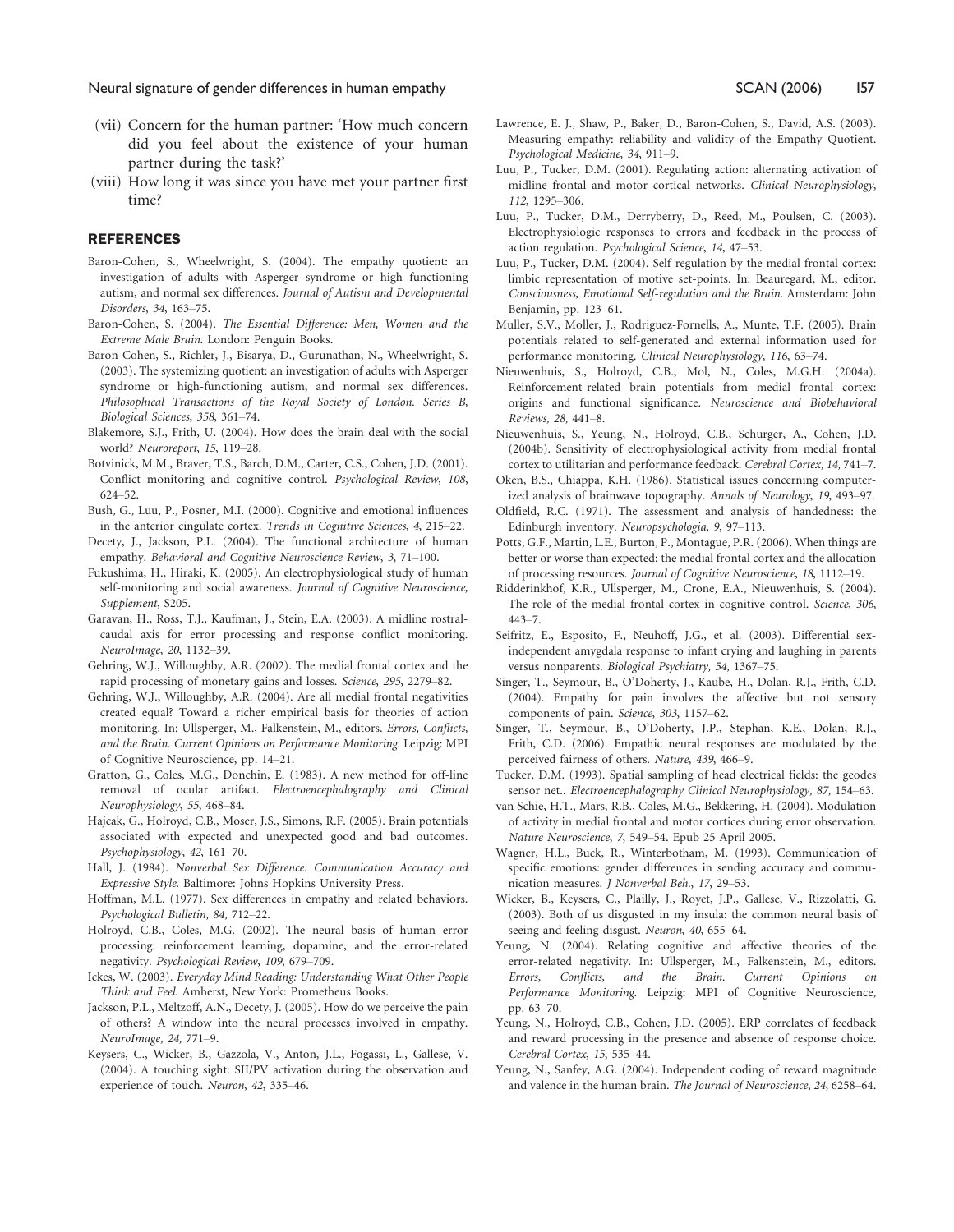# **Corrigendum**

# Perceiving an opponent's loss: gender-related differences in the medial-frontal negativity

# Hirokata Fukushima, and Kazuo Hiraki

Soc Cogn Affect Neurosci 2006 1: 149–157

The authors wish to apologise for two errors in the above article. One error appeared in Table 1, where two entries had incorrect asterisks, and the other error was in the legend to Figure 4. The corrected table and figure legend are given as follows.

Table 1 Results of psychological measurements: gender difference and correlations with the MFN amplitude

|                          | Gender difference<br>Scores (s.d.) |               | t-Value             | Correlation coefficients with the MFN |              |         |           |              |         |  |
|--------------------------|------------------------------------|---------------|---------------------|---------------------------------------|--------------|---------|-----------|--------------|---------|--|
|                          |                                    |               |                     | Self-MFN                              |              |         | Other-MFN |              |         |  |
|                          | <b>Males</b>                       | Females       |                     | Total                                 | <b>Males</b> | Females | Total     | <b>Males</b> | Females |  |
| EQ                       | 35.3(9.9)                          | 39.5 (14.2)   | <1                  | 0.01                                  | $-0.31$      | 0.13    | $-0.19$   | $-0.14$      | $-0.10$ |  |
| SQ                       | 27.5(12.4)                         | 19.1(8.4)     | $1.95$ <sup>T</sup> | $-0.35$ <sup>T</sup>                  | $-0.69*$     | 0.20    | $0.45*$   | 0.39         | $-0.01$ |  |
| EQ-SQ                    | 7.8(13.6)                          | 20.4(11.0)    | $2.49*$             | 0.29                                  | 0.40         | 0.02    | $-0.54**$ | $-0.46$      | $-0.12$ |  |
| <b>Motivation</b>        | 11.7(2.4)                          | 10.3(2.2)     | 1.41                | 0.07                                  | $-0.19$      | 0.47    | 0.37      | 0.37         | 0.00    |  |
| Interest                 | 11.9(2.2)                          | 11.2(1.8)     | <1                  | 0.08                                  | $-0.13$      | $0.69*$ | $-0.18$   | $-0.38$      | $-0.37$ |  |
| Attention to S's outcome | 13.1(1.3)                          | 11.6(1.1)     | $3.05***$           | 0.03                                  | 0.40         | $-0.02$ |           |              |         |  |
| Attention to O's outcome | 11.6(1.9)                          | 10.8(1.5)     | 1.07                |                                       |              |         | 0.14      | $-0.07$      | 0.19    |  |
| Affect to S's outcome    | 8.6(2.4)                           | 5.0(3.2)      | $2.93***$           | 0.00                                  | 0.07         | 0.16    |           |              |         |  |
| Affect to O's outcome    | $-5.9(2.9)$                        | $-2.6(4.0)$   | $2.19*$             |                                       |              |         | $-0.55**$ | $-0.74*$     | $-0.11$ |  |
| Familiarity              | 9.7(1.2)                           | 10.6(2.3)     | 1.11                | 0.31                                  | 0.20         | 0.33    | $-0.26$   | $-0.07$      | $-0.32$ |  |
| Period of acquaintance   | 20.3(23.7)                         | 20.0(27.3)    | <1                  | $0.37$ <sup>T</sup>                   | $0.59*$      | 0.22    | $-0.05$   | 0.02         | $-0.25$ |  |
| Total monetary outcome   | 272.9 (368.9)                      | 147.9 (235.8) | $<$ 1               | 0.20                                  | 0.27         | 0.27    | $-0.17$   | $-0.48$      | $-0.11$ |  |

SQ, systemizing quotient; EQ, empathy quotient; S's outcome, self outcome; O's outcome, other's outcome.

 $\frac{p}{p} < 0.1$ ; \* $p < 0.05$ ; \*\* $p < 0.01$ .